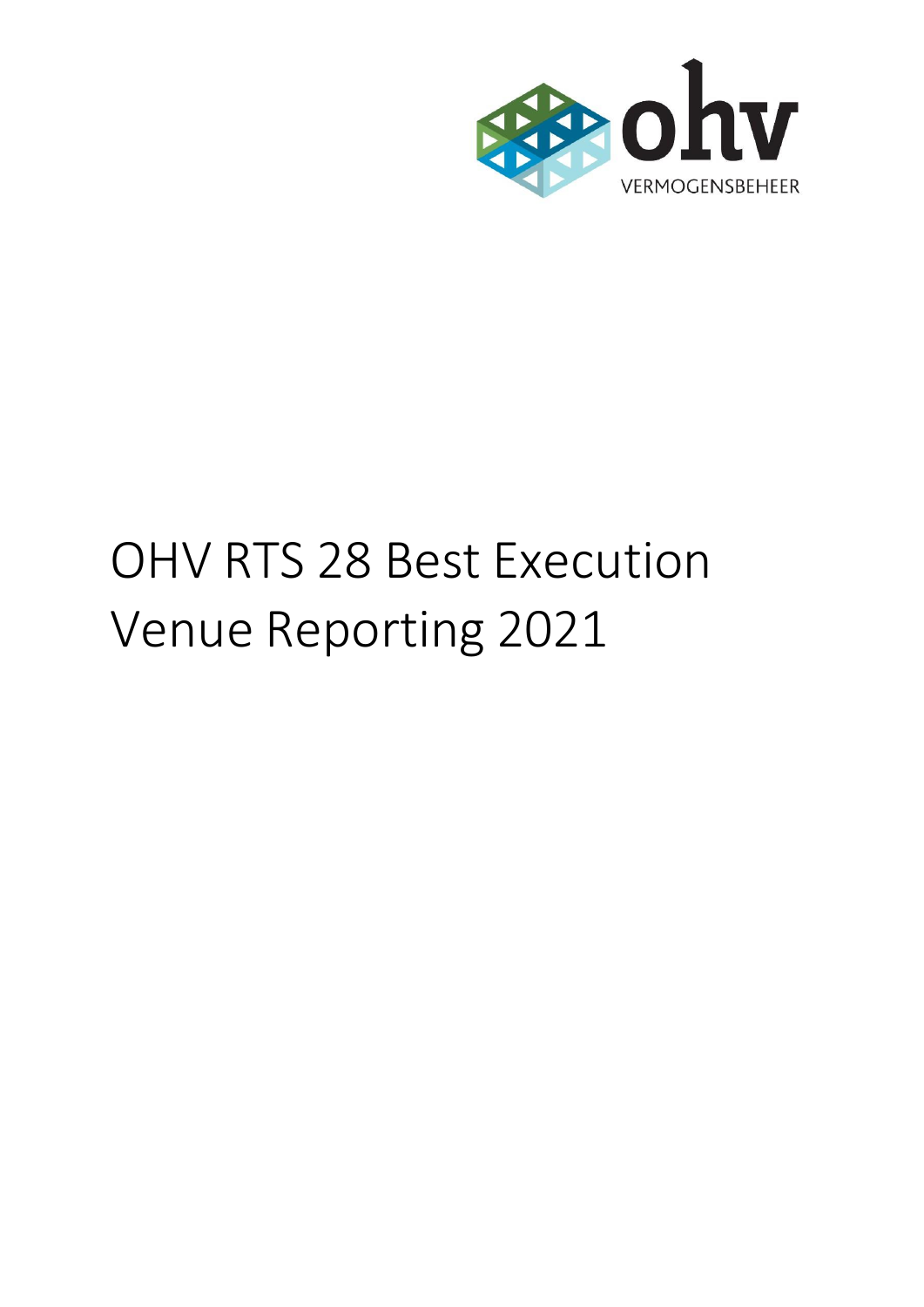# RTS 28 Top 5 Venue Report Equities

| <b>Class of Instrument</b>                                                            | Equities – Shares & Depositary Receipts – Tick size liquidity bands 1 and 2 (from<br>$ 0 - 79$ trades per day) |                                                                          |                                  |
|---------------------------------------------------------------------------------------|----------------------------------------------------------------------------------------------------------------|--------------------------------------------------------------------------|----------------------------------|
| Notification if <1 average trade<br>per business day in the previous<br>year          | Yes                                                                                                            |                                                                          |                                  |
| Top five execution venues ranked<br>in terms of trading volumes<br>(descending order) | Proportion of volume<br>traded as a percentage of<br>total in that class                                       | Proportion of orders<br>executed as percentage of<br>total in that class | Percentage of directed<br>orders |
| Banca IMI S.p.A.<br>(LEI: QV4Q8OGJ7OA6PA8SCM14)                                       | 68.94%                                                                                                         | 8.99%                                                                    | 0%                               |
| Velocity Trade Capital Limited<br>(LEI: 549300T167XWWKCEDP79)                         | 21.26%                                                                                                         | 2.77%                                                                    | 0%                               |
| <b>DNB Bank ASA</b><br>(LEI: 549300GKFG0RYRRQ1414)                                    | 8.99%                                                                                                          | 1.16%                                                                    | 0%                               |
| <b>Shaw and Partners Limited</b><br>(LEI: 2549006IZSSRYT8L1609)                       | 0.92%                                                                                                          | 0.12%                                                                    | 0%                               |

# RTS 28 Top 5 Venue Report Bonds

| <b>Class of Instrument</b>                                                            | <b>Debt instruments - Bonds</b>                                          |                                                                          |                                  |
|---------------------------------------------------------------------------------------|--------------------------------------------------------------------------|--------------------------------------------------------------------------|----------------------------------|
| Notification if <1 average trade<br>per business day in the previous<br>year          | Yes                                                                      |                                                                          |                                  |
| Top five execution venues ranked<br>in terms of trading volumes<br>(descending order) | Proportion of volume<br>traded as a percentage of<br>total in that class | Proportion of orders<br>executed as percentage of<br>total in that class | Percentage of directed<br>orders |
| <b>Bloomberg Trading Facility</b><br>Limited<br>(MIC: BMTF)                           | 42.27%                                                                   | 26.62%                                                                   | 0%                               |
| IMARKETAXESS EUROPE LIMITED<br>(MIC: MAEL)                                            | 22.67%                                                                   | 14.28%                                                                   | 0%                               |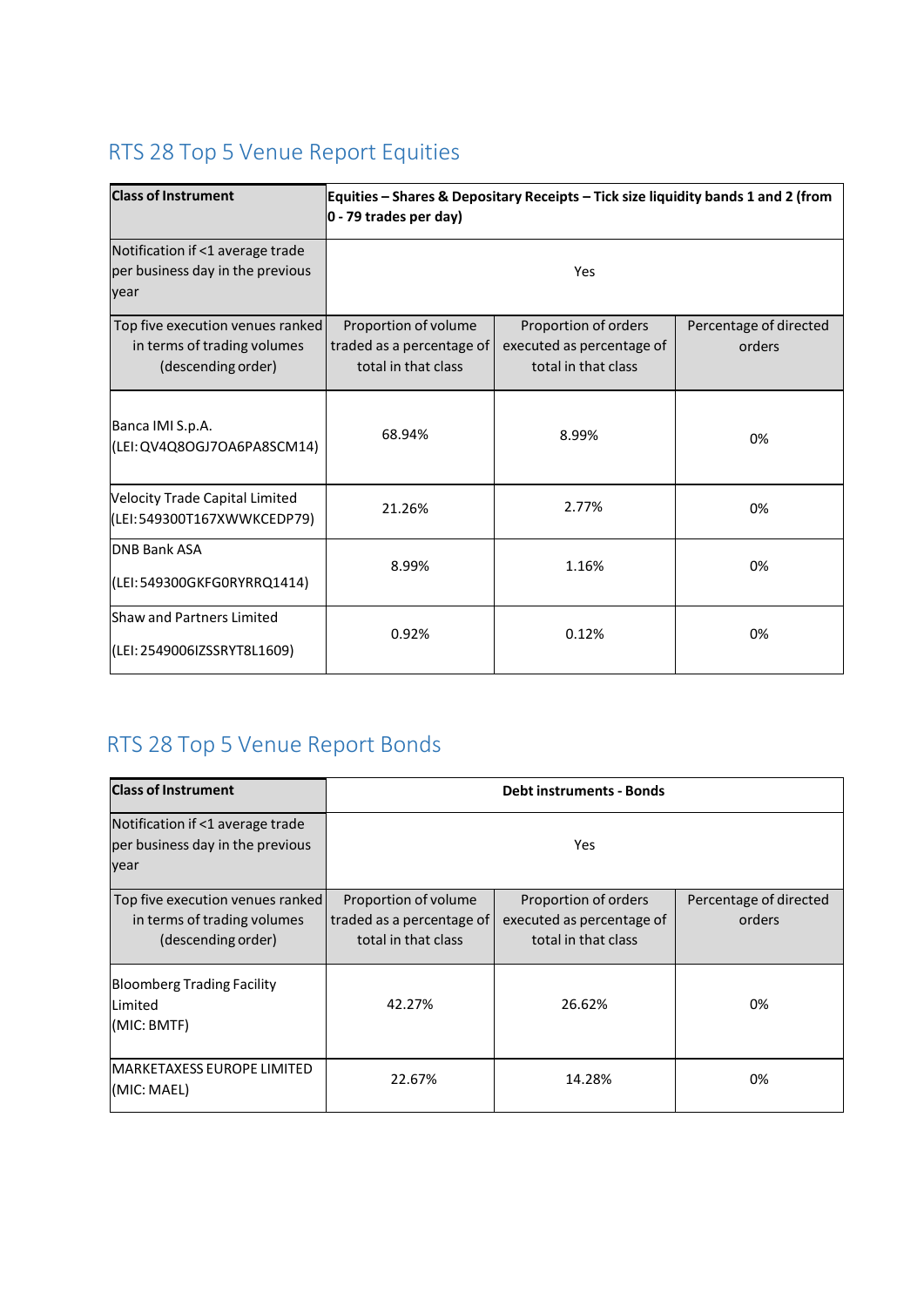### RTS 28 Top 5 Venue Report Exchange Traded Products

| <b>Class of Instrument</b>                                                            | Exchange traded products (Exchange traded funds, exchange traded notes and<br>exchange traded commodities) |                                                                          |                                  |
|---------------------------------------------------------------------------------------|------------------------------------------------------------------------------------------------------------|--------------------------------------------------------------------------|----------------------------------|
| Notification if <1 average trade<br>per business day in the previous<br>year          | Yes                                                                                                        |                                                                          |                                  |
| Top five execution venues ranked<br>in terms of trading volumes<br>(descending order) | Proportion of volume<br>traded as a percentage of<br>total in that class                                   | Proportion of orders<br>executed as percentage of<br>total in that class | Percentage of directed<br>orders |
| <b>Bloomberg Trading Facility</b><br>Limited<br>(MIC: BMTF)                           | 81.22%                                                                                                     | 19.37%                                                                   | 0%                               |
| <b>CACEIS</b><br>(LEI:969500Q2MA9VBQ8BG884)                                           | 15.38%                                                                                                     | 3.67%                                                                    | 0%                               |
| Banca IMI S.p.A.<br>(LEI: QV4Q8OGJ7OA6PA8SCM14)                                       | 3.40%                                                                                                      | 0.81%                                                                    | 0%                               |

# RTS 28 Top 5 Venue Report Equity Derivatives

| <b>Class of Instrument</b>                                                            | <b>Equity Derivatives - Options and Futures admitted to trading on a trading</b><br>venue) |                                                                          |                                  |
|---------------------------------------------------------------------------------------|--------------------------------------------------------------------------------------------|--------------------------------------------------------------------------|----------------------------------|
| Notification if <1 average trade<br>per business day in the previous<br>year          |                                                                                            | Yes                                                                      |                                  |
| Top five execution venues ranked<br>in terms of trading volumes<br>(descending order) | Proportion of volume<br>traded as a percentage of<br>total in that class                   | Proportion of orders<br>executed as percentage of<br>total in that class | Percentage of directed<br>orders |
| Banca IMI S.p.A.<br>(LEI: QV4Q8OGJ7OA6PA8SCM14)                                       | 48.68%                                                                                     | 71.47%                                                                   | 0%                               |
| <b>CACEIS</b><br>(LEI: 969500Q2MA9VBQ8BG884)                                          | 51.32%                                                                                     | 28.53%                                                                   | 0%                               |